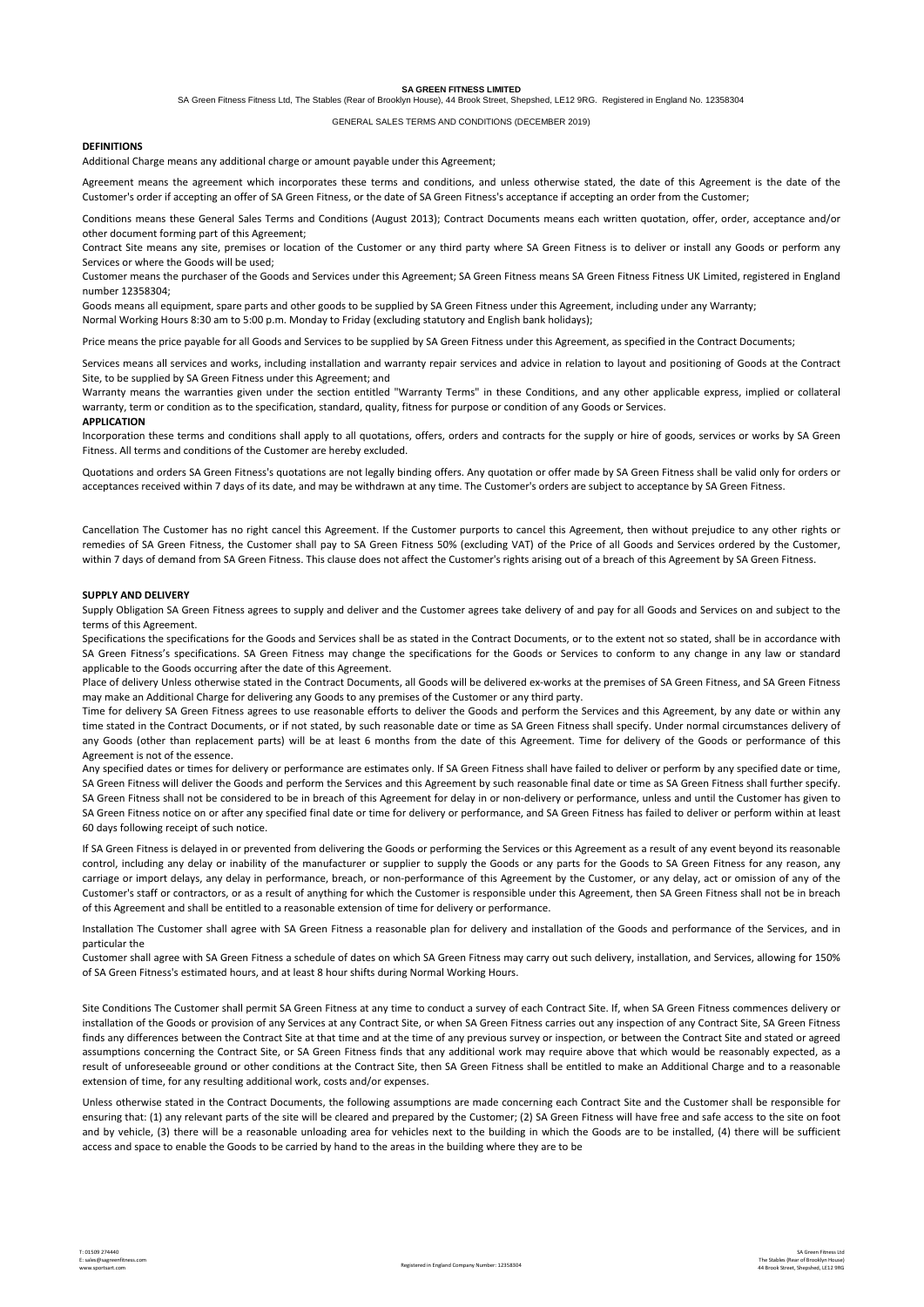installed, (5) SA Green Fitness will be provided with reasonable facilities and assistance at the site next to where any work is to be carried out, including appropriate storage areas and a power supply; (6) no works will be required to pull down or dismantle any part of the Contract Site or any structure in order to provide sufficient room to get the Goods into the location where they are to be delivered or installed, (7) the Customer shall comply with all laws in relation to the site, shall provide a controller of site safety, and shall, where any personnel of SA Green Fitness is to work alone, provide an escort adequately trained in health and safety to offer or be able to call for first aid assistance, and where there is more than one, have a staff member on site adequately trained in health and safety, (8) that the site will be safe, and that SA Green Fitness will not have to deal with or make special provision for any safety hazards at the Contract Site, and (9) the Contract Site where the Goods shall be used shall meet all and any applicable safety legislation and standards.

Where any part of a building or structure at a Contract Site needs to be opened up, widened, dismantled or pulled down to enable delivery or installation of the Goods or provision of the Services, this shall be the responsibility of the Customer to carry out at its cost, together with all reinstatement work, and if SA Green Fitness agree to carry out this work, it shall be entitled to make an Additional Charge to the Customer.

Delay in delivery or installation If SA Green Fitness is unable to get access to a Contract Site, or the Contract Site is not ready for installation on the dates agreed with SA Green Fitness, or the Customer does not accept delivery of the Goods or Services when tendered by SA Green Fitness, or the Contract Site does not meet with the requirements of this Agreement such that it is not reasonable to commence work, then unless due to the neglect or default of SA Green Fitness: (1) SA Green Fitness shall be entitled to defer delivery and installation of the Goods and provision of the Services, (2) the Client shall pay for the cost of storage of the Goods, or shall at the request of SA Green Fitness make arrangements for the secure storage of the Goods at the Contract Site; (3) the Client shall pay for the cost of returning the Goods

to SA Green Fitness, and of redelivery of the Goods to the Contract Site; (4) the Client shall pay an Additional Charge for the wasted cost of labour (including standdown costs) for the days and personnel allocated to delivery, installation or any other Services; and (5) SA Green Fitness shall be entitled to invoice the Customer for all Goods and Services as if they had been delivered or performed when planned by SA Green Fitness.

Inspection and Acceptance The Customer shall inspect any Goods or Services immediately on delivery, and SA Green Fitness shall not be responsible for any errors, omissions, faults, damage or shortages discoverable on reasonable inspection unless the Customer notifies SA Green Fitness within 3 days from and including the day of delivery. If any Goods or Services are rejected, the Customer shall allow SA Green Fitness a reasonable opportunity to correct the Goods or Services, by replacing or repairing them at SA Green Fitness's option. The Customer shall sign any written document reasonably required by SA Green Fitness to confirm receipt of the Goods or Services.

Risk in any Goods will pass to the Customer when they are delivered to the Customer or any representative or carrier of the Customer. Where the Goods are to be installed, risk will pass from the moment they are brought onto the Contract Site. The Customer shall not be entitled to claim under or to the proceeds of any insurance maintained by SA Green Fitness in respect of the Goods.

Title to all Goods shall remain with SA Green Fitness until SA Green Fitness has received payment in full of the Price and all Additional Charges due under this Agreement, and SA Green Fitness shall be entitled to enter any premises where the Goods are situated to repossess the Goods if SA Green Fitness is entitled to or is reasonably likely to become entitled to terminate this Agreement for breach, non-payment or insolvency of the Customer.

Suspension SA Green Fitness shall be entitled to withhold delivery of any Goods and suspend performance of this Agreement (including suspending manufacture, stopping any Goods in transit and suspending any Services), if: (1) any amounts payable by the Customer to SA Green Fitness are overdue on any account whatsoever, and the Customer fails to pay those overdue charges within 7 days of demand from SA Green Fitness; or (2) SA Green Fitness has reasonable grounds for considering that the Customer will not pay or be able to pay for the Goods or Services; and in either case, SA Green Fitness may make an Additional Charge for any resulting additional or wasted cost and expense, and such suspension will end when the Customer pays for such Goods or Services and any overdue amounts or provides a bank guarantee for payment in terms satisfactory to SA Green Fitness.

Training Where SA Green Fitness is to provide any training concerning the Goods, then unless otherwise stated in the Contract Documents, a day's training is excluded in the cost, which the Customer shall allow to be provided at the location where Goods are installed. If the Customer fails to attend for that training, then the Customer shall pay for the cost of that training (including the cost of the trainer and any venue), and for the cost of any further training in advance.

Layout and Positioning Advice In the event that SA Green Fitness agrees to design a layout or advise the Customer in relation to positioning of the Goods at the Contract Site it shall do so having regard to the provisions of the relevant legislation and other reasonable safety considerations. By requesting that SA Green Fitness provide either or both a layout design and positioning advice the Customer recognises the need to comply with all relevant legislation and safety standards with regard to positioning the Goods. SA Green Fitness shall be entitled to charge the Customer for the provision of layout design and positioning advice supplied under this Agreement and the Customer agrees to pay the Price for such Services.

SA Green Fitness shall not have any liability (including in negligence) to the Customer for any financial loss or any other damage or loss insofar as such loss or damage is caused by or otherwise attributable to: any failure by the Customer to ensure compliance exactly with the layout design or other recommendations made by SA Green Fitness whether incorporated into drawings or otherwise, regarding the layout or positioning of the Goods for use at the Contract Site; or the layout or positioning of the Goods howsoever to the extent that SA Green Fitness has not provided layout and positioning advice to the Customer.

The Customer shall indemnify, and keep SA Green Fitness indemnified fully, on demand from and against all and any liability SA Green Fitness may incur or suffer actual or threatened as a result of: any failure on the part of the Customer to comply exactly with any design or recommendation provided by SA Green Fitness; or the layout or positioning of the Goods howsoever to the extent that SA Green Fitness has not provided layout and positioning advice to the Customer.

# **CHARGES AND PAYMENT**

Obligation to Pay The Customer shall pay the Price and all Additional Charges in accordance with the terms of this Agreement. Time for payment of the Price and Additional Charges is of the essence of this Agreement. If Price is not stated in the Contract Documents, then the Price for the Goods and Services shall be as stated in SA Green Fitness's published price list current at the date of this Agreement.

Exchange Rate Changes If between the date of this Agreement and the actual date of payment for the Goods and Services, the Price, when converted to US dollars at the exchange rate prevailing at the date of actual payment by the Customer, would be more than 10% less than the Price when converted to US dollars at the exchange rate prevailing at the date of this Agreement, then the Customer shall pay in addition an amount which when converted to US dollars at the exchange rate at the date of actual payment equals that difference in US dollars.

VAT the Price and all Additional Charges are exclusive of value added tax, which the Customer shall pay in addition at the rate applicable from time to time.

Additional Charges Unless otherwise stated in the Contract Documents, SA Green Fitness shall be entitled to make an Additional Charge for: (1) the costs of delivery, carriage, insurance in transit, and installation of any Goods, if the Goods are to be delivered to the Customer's premises; (2) any customs duties or taxes payable in respect of the Goods or their import or export; (3) travel, accommodation and subsistence which may be required in providing any Goods or Services; (4) any additional and/or wasted expenditure, costs, work or labour incurred by SA Green Fitness as a result of any interruptions, delays, hindrances, or additional work, or the provision of any installation or other services or works outside Normal Working Hours, due to any cause other than the neglect or default of SA Green Fitness (including any delay in performance, breach, and non- performance of this Agreement by the Customer for any reason, any delay, act or omission of any of the Customer's staff or contractors, and any errors or omissions in any information provided by the Customer).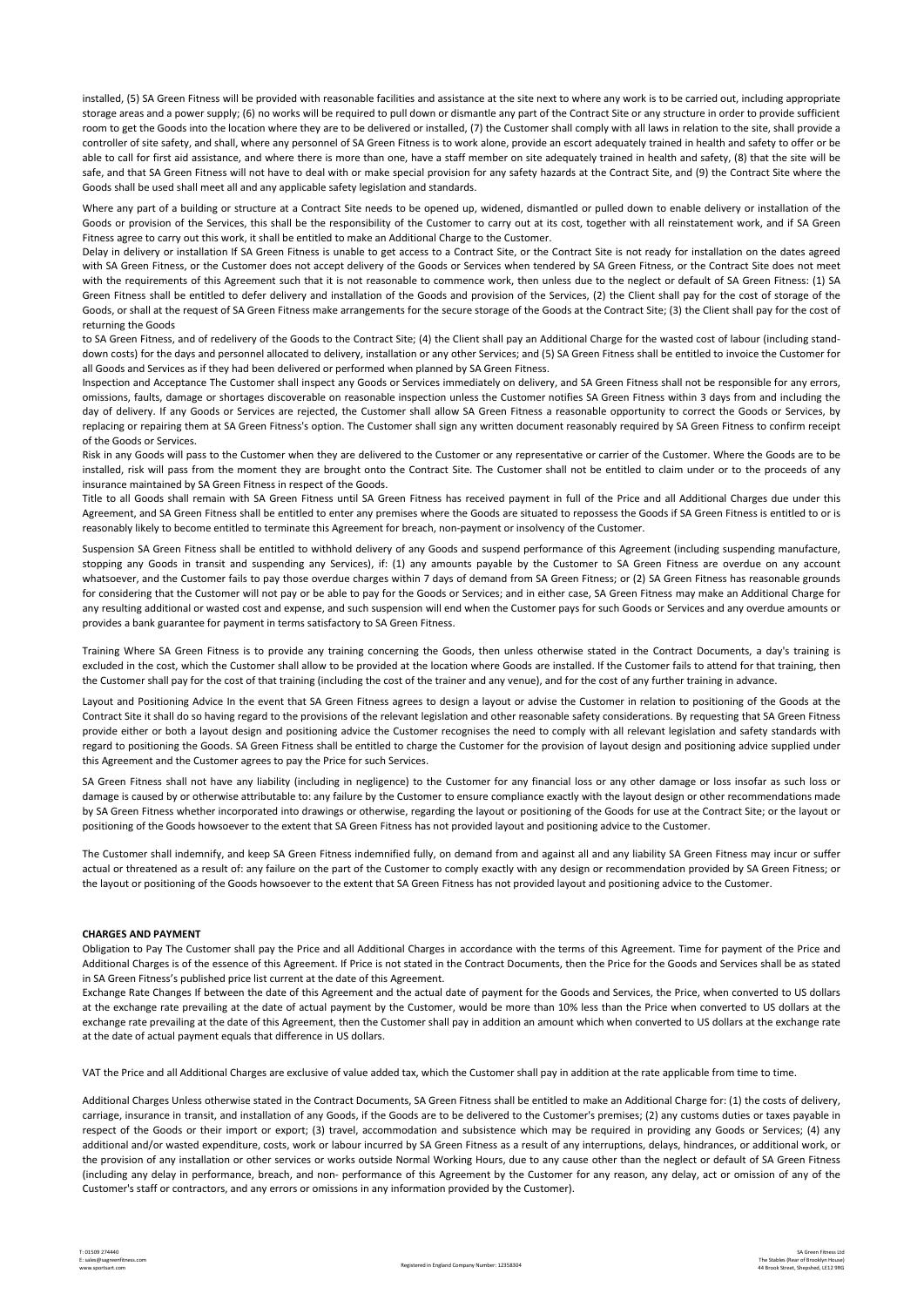Where SA Green Fitness is entitled to make an Additional Charge under this Agreement, it may charge for all labour provided at its prevailing labour rates, and for all additional goods and materials provided at cost plus 40%, and for all reasonable additional and wasted labour and other costs and expenses. Any labour rates are charged at a full day's rate, whether work is carried out for all or part of a day.

Invoicing and payment SA Green Fitness will invoice the Customer for the Price and any Additional Charges in accordance with the terms of this Agreement. Unless otherwise agreed: (1) SA Green Fitness may invoice the Price for all Goods or Services on or in advance of delivery and payment shall be made on delivery, (2) SA Green Fitness may invoice for any Price which is payable on a periodical basis in advance of the period to which such Price relates and payment shall be made by the start of the period to which such Price relates, (3) SA Green Fitness may invoice for any Additional Charges when they are incurred, and payment shall be made within 7 days of receipt of invoice.

Currency and Payment Method The Customer shall pay the Price and all Additional Charges in Pounds Sterling by cash, cheque (with posting at the Customer's risk) or bank transfer to the account nominated by SA Green Fitness. All amounts shall be paid so that they are credited in cash or cleared funds to SA Green Fitness by the due date.

Interest if any amounts payable by the Customer become overdue, then the Customer shall in addition pay daily interest on those amounts at the rate of 4% per annum above the base rate of Barclays Bank plc. From the due date to the date payment is made (before as well as after any judgement).

No Set-off The Customer shall pay the Price and all Additional Charges in full without any set-off, counterclaim, deduction or withholding, except for deductions or withholdings required by law.

Recovery Costs The Customer shall pay all costs and expenses (including legal costs) incurred by SA Green Fitness in enforcing payment of the Price or any Additional Charges and/or repossessing any Goods.

# **CUSTOMER'S OBLIGATIONS**

General Assistance The Customer shall do all those things which are within its power or control to assist and facilitate the performance of this Agreement by SA Green Fitness, and shall perform its obligations within a reasonable time sufficient to enable SA Green Fitness to perform this Agreement.

Information The Customer shall promptly provide SA Green Fitness on request with all any matter, circumstance, malfunction, fault or damage (1) discoverable on inspection at the time of delivery or acceptance of any Goods or Services; or (2) resulting from or constituting normal deterioration or wear and tear; or (3) resulting from any modifications, alterations, or additions, maintenance or repairs to the Goods made by any person other than SA Green Fitness; or (4) resulting from misuse of the Goods or failure to handle, store, site, install, use, treat, maintain, and repair the Goods in accordance with any instructions provided by SA Green Fitness; or (5) arising when the Customer could have taken reasonable steps to prevent further damage; or (6) arising from any other cause whatever other than the default or negligence of SA Green Fitness.

Void Events All Warranties given in respect of the Goods will automatically become void if: (1) the Customer moves the Goods to any other premises; or (2) any modifications, repairs or replacements of parts are carried out to the Goods by any person other than SA Green Fitness; or (3) the Customer fails maintain the Goods as required by SA Green Fitness or to produce when requested complete written records of such maintenance. SA Green Fitness will not unreasonably withhold its consent to the Goods being subject to the Warranty again, provided that the Customer pays an Additional Charge for a SA Green Fitness preventative maintenance visit to inspect the state of the Goods, and for correction of any third party work which is defective in opinion of SA Green Fitness. However, SA Green Fitness will not assume responsibility for any work carried out by any third party not approved by SA Green Fitness.

Extra Work Where SA Green Fitness is entitled to make an Additional Charge for any work, parts or services, SA Green Fitness will give a quotation, and the Customer shall sign a written authorisation for such work. SA Green Fitness will not be obliged to carry out such work or services or provide such parts until that authorisation is provided.

Exclusion of all other warranties All warranties, conditions, or terms implied by statute, common law, custom, trade or otherwise with respect to the condition, standard, quality, performance, operation, fitness or suitability of the Goods or Services are excluded to the fullest extent permitted by law.

# **LIMITATION OF LIABILITY**

Liability which is limited The liability which SA Green Fitness is limiting and/or excluding in this Agreement (the "Default Liability") is SA Green Fitness's liability to the Customer for or arising out of (1) any breach of this Agreement or any collateral agreement; (2) negligence or breach of statutory duty in performing or otherwise in connection with this Agreement, (3) the acts or omissions of SA Green Fitness's officers, employees, agents or contractors in the course of performance of or otherwise in connection with this Agreement; (4) misrepresentation (other than fraudulent) in connection with this Agreement, (5) any Goods or Services not conforming to the requirements of this Agreement or any Warranty (6) or any other liability arising under or out of this Agreement, in each case whether such liability is in contract, tort, statute or otherwise howsoever.

Liability not limited SA Green Fitness does not limit or exclude its Default Liability for personal injury or death due to its negligence, or for fraud or fraudulent misrepresentation, or the statutory rights of a consumer, or any other liability to the extent that it may not be excluded by law.

Property Damage SA Green Fitness's Default Liability for the cost of repairing or replacing any property lost, damaged or destroyed, shall be limited to £1,000,000 in aggregate for all events and circumstances giving rise to such Default Liability. Where SA Green Fitness is carrying out any work at the premises of the Customer and damage to the premises or property of the Customer is an inevitable, unforeseeable or not reasonably avoidable consequence of such work then SA Green Fitness shall have no liability for such damage.

Other Loss With the exception of liability in respect of loss or damage to property covered in the Clause entitled "Property Damage", SA Green Fitness's total liability for all events of Default Liability in aggregate shall be limited to the total Price payable for the Goods or Services.

General Limitation In any event, with the exception of liability for loss or damage to property covered in the Clause entitled "Property Damage", SA Green Fitness's total liability for all events of Default Liability in aggregate shall not exceed £50,000.

Liability completely excluded In any event SA Green Fitness excludes and shall not have any Default Liability for (1) any special, indirect or consequential loss, or (2) any loss of profit, use, anticipated savings, data, production, business, revenue, use, contract or goodwill, or (3) any costs or expenses, liability, commitment, contract or expenditure incurred in reliance on or expectation of the Goods being provided in accordance with this Agreement, or (4) losses suffered by third parties or any liability of the Customer to any third party.

## **SUSPENSION AND TERMINATION**

Non-Payment SA Green Fitness shall be entitled to terminate this Agreement with immediate effect, if the Price or any Additional Charges shall become overdue and shall not be paid within 7 days after demand from SA Green Fitness.

Breach either party may terminate this Agreement immediately by notice to the other party, if the other is in material breach which is either not capable of remedy, or if capable of remedy is not remedied within 30 days of notice of the breach.

Insolvency SA Green Fitness may terminate this Agreement at any time immediately by notice to the Customer if the Customer (or any partner of the Customer who is a partnership) shall (1) be unable to pay its debts (within the meaning of Section 123 or Section 268 of the Insolvency Act 1986 as applicable), or (2) be liquidated or wound up or declared bankrupt, or (3) have a petition for winding up or bankruptcy presented against it which is not withdrawn in 30 days, or (4) pass a resolution for voluntary winding up, or (5)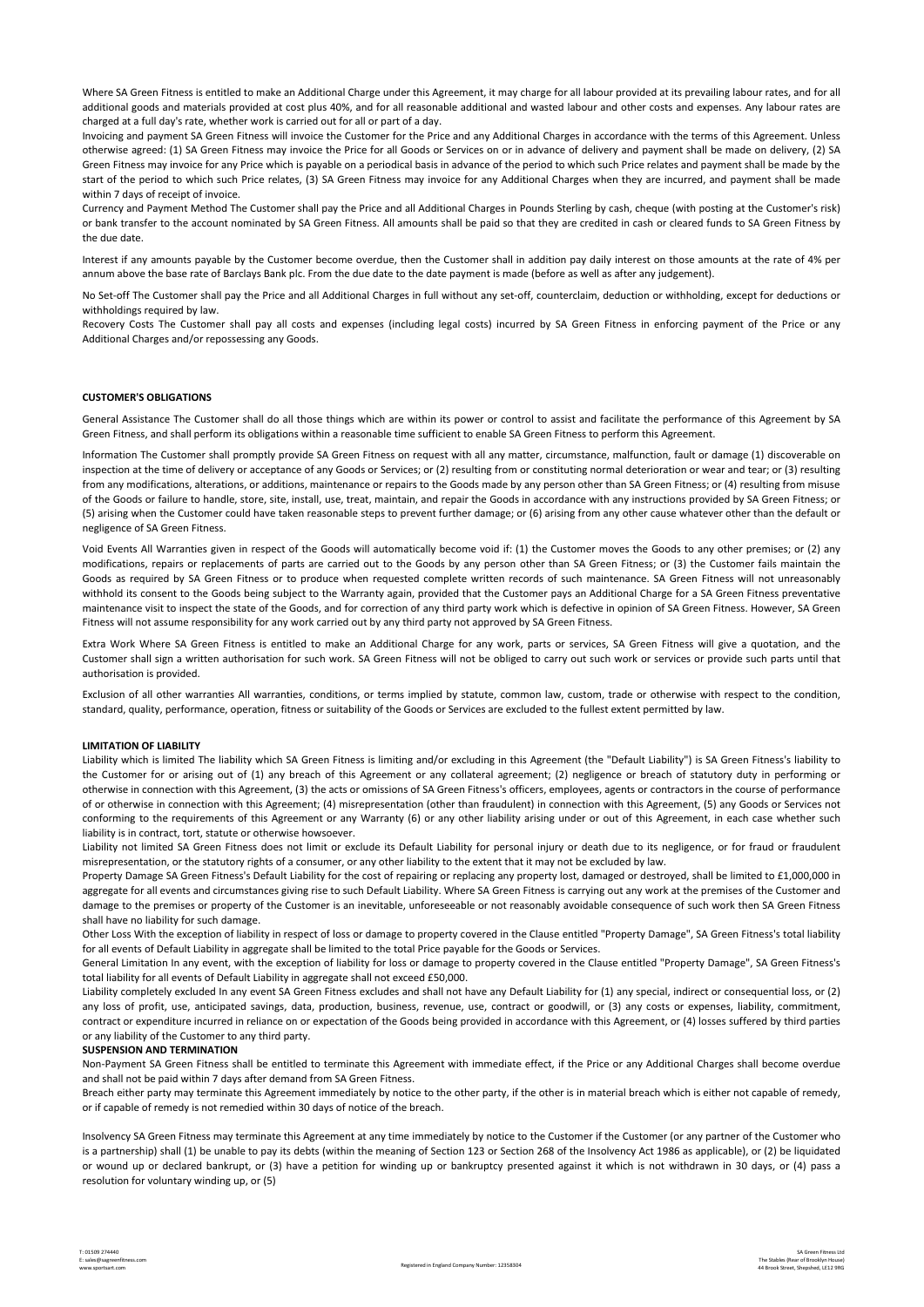have a petition for the appointment of an administrator presented against it, or (6) have an administrator, receiver or administrative receiver appointed to the whole or any part of its undertaking or assets, or (7) convene any meeting of its creditors or make an arrangement or otherwise compound or compromise with its creditors; or (8) if any equivalent event happens to the Customer under the laws of any relevant jurisdiction.

## **GENERAL**

Entire agreement This Agreement constitutes the entire agreement between SA Green Fitness and the Customer and cancels and supersedes any and all previous or collateral agreements, arrangements, understandings, commitments, representations, or communications (whether oral or written, express or implied) between SA Green Fitness and the Customer relating to the subject matter of this Agreement. Other than for the express written terms of this Agreement, the Customer acknowledges and agrees that in entering into this Agreement it has not relied on any warranty, statement, or representation of SA Green Fitness or any other person relating to this Agreement or the subject matter of this Agreement. Nothing in this Clause shall affect any liability of SA Green Fitness for fraudulent misrepresentation.

Transfer and Sub-Contracting The Customer shall not be entitled assign or transfer this Agreement without the prior written consent of SA Green Fitness. The Customer agrees that it is contracting on its own account and not as agent for any other person. SA Green Fitness may sub-contract its obligations under this Agreement.

Third Party Rights Except as stated in the clause entitled "Indemnity" in the section entitled "Customer's Obligations", no person other than SA Green Fitness and the Customer shall have the benefit of or be entitled to enforce or rely on any term of this Agreement, and the Contracts (Rights of Third Parties) Act 1999 shall not apply. SA Green Fitness and the Customer may cancel or vary any of the terms of this Agreement without the consent of any other person.

Variations No variation to this Agreement shall be valid unless agreed to in writing by an authorised representative of SA Green Fitness.

Invalid Terms each of the terms of this Agreement is separate and severable. If any term is held to be void or invalid by any court, it shall be severed from this agreement, and the remaining terms of this Agreement shall continue in full force and effect.

Notices under this Agreement shall be in writing and sent by hand, recorded delivery, first class post or fax to the other party at its address stated in this Agreement, or such other address as that party may notify to the other party to be its address for notices from time to time. Notices shall be deemed to be received: if sent by hand, or recorded delivery, on delivery; if sent by first class post, on the 2nd day following the day of posting; if sent by facsimile, on completion of uninterrupted transmission.

Interpretation In this Agreement a reference to a person includes a reference to a company or other body corporate, association, partnership or individual; a reference to the singular shall include the plural and vice versa; a reference to any gender shall include every gender.

Law This Agreement shall be governed by and construed in accordance with the laws of England and Wales, and shall be subject to the exclusive jurisdiction of the courts of England and Wales.

Information which SA Green Fitness requires to perform this Agreement. SA Green Fitness shall have no liability to the Customer for any errors, omissions or defects in any information provided by the Customer.

SA Green Fitness IPR The Customer acknowledges that all copyright, design rights, and other intellectual property rights in and to the Goods and all trademarks used on or in relation to the Goods are and shall remain sole and absolute property of SA Green Fitness or the third party that owns them, and that no right, licence, title or interest is granted or transferred in respect of them to the Customer.

Maintenance and Use The Customer shall: (1) carry out all regular inspection, cleaning, oiling and other maintenance of the Goods specified by SA Green Fitness; and (2) supervise the use of the Goods by users with a view to preventing and deterring misuse of the Goods. As a condition of the warranty under this Agreement, the Customer shall maintain written records in the form specified by SA Green Fitness of all maintenance carried out by the Customer and provide copies of such records to SA Green Fitness on request.

Indemnity Where any claim is made against SA Green Fitness, the ultimate holding company of SA Green Fitness, or any subsidiary of such ultimate holding company, for personal injury or death caused by the Goods or otherwise arising out of use of the Goods, and this is due to the negligence or breach of this Agreement by the Customer, or the failure by the Customer to maintain, care for or supervise the use of the Goods, or any misuse, excessive wear or damage to the Goods caused by users of the Goods, then the

Customer shall indemnify SA Green Fitness, such holding company or subsidiary from and against such claims, including against any damages awarded or reasonable settlements made, and all legal and other costs involved in investigating, defending and dealing with such claims, whether or not SA Green Fitness or such holding company or subsidiary is ultimately held to be liable or accepts liability.

## **WARRANTY TERMS**

Warranty SA Green Fitness warrants that on delivery: all Goods will substantially conform to the agreed specifications, be of satisfactory quality, be new and be free from material damage, and shall comply with all applicable U.K. safety standards and legislation; and all Services will be provided with reasonable care and skill.

Where SA Green Fitness gives a warranty with respect to any parts in the Contract Documents for any stated period, SA Green Fitness warrants that those parts will continue to function safely and not break or wear out for that stated warranty period under normal usage and wear and tear, and any other warranty express or implied as to the quality of those parts shall not apply.

Where SA Green Fitness gives a warranty with respect to any labour in the Contract Documents for any stated period, SA Green Fitness agrees that where any repairs or replacements of parts are required in required as a result of a breach of any Warranty in relation to the Goods, SA Green Fitness will not charge for any work involved in carrying out any such repairs or replacements.

Where any warranty period is given, unless otherwise stated in the Contract Documents, such warranty period will run from the date on which the Goods or Services are first delivered. The warranty period for any replacement parts or repair work will run for no longer than the warranty period for the Goods to which that part is fitted or repair work is carried out.

Limits to Warranty SA Green Fitness shall have no obligation to support any Goods, whether by spare parts or repairs following the end of the warranty period stated for such Goods, except as otherwise expressly agreed in writing with the Customer. Unless otherwise stated in the Contract Documents, no Warranty shall apply to consumables such as decks, belts or grips.

Warranty Notification SA Green Fitness shall not be liable for any claim under a Warranty: (1) notified to SA Green Fitness later than 30 days after the Customer becomes or ought reasonably to have become aware of the circumstances giving rise to a claim under the Warranty; (2) in the case of a Warranty given on delivery, notified to SA Green Fitness later than 6 months from the date of delivery; (3) in the case of any Warranty given for a stated period, notified to SA Green Fitness later than 1 month after the end of that period.

Warranty Claims When reporting a claim under a Warranty, the Customer shall provide full details of the claim and the serial number of the Goods. If the Customer sends the wrong serial number, SA Green Fitness may make an Additional Charge to the Customer for collecting any incorrect parts sent and sending the correct parts, and for sending staff to the Customer's premises to conduct repairs or replacements with the incorrect parts.

The Customer shall allow SA Green Fitness a reasonable opportunity to inspect any Goods subject to a claim under a Warranty, and the Customer shall at SA Green Fitness's request take the Goods out of use and hold them ready for inspection. The Customer shall give

SA Green Fitness a reasonable opportunity to correct any breach of Warranty, and in rectifying any breach SA Green Fitness may repair or replace any Goods or reperform any Services. This shall be SA Green Fitness's only liability under a Warranty. Where a part is reasonably able to be fitted by the Customer, that part will be sent to the Customer and the Customer will be responsible for fitting the part.

Unless a warranty as to labour is expressly given in the Contract Documents, the Customer shall pay an Additional Charge for all labour involved in repairing any Goods or replacing any parts arising out of a claim under a Warranty, including travel to any premises where the Goods are located. The Customer shall be responsible for carrying out and for the cost of opening up, dismantling, demolishing and/or reinstatement of any premises or structure required to enable SA Green Fitness to repair any Goods or replace any parts on any Goods.